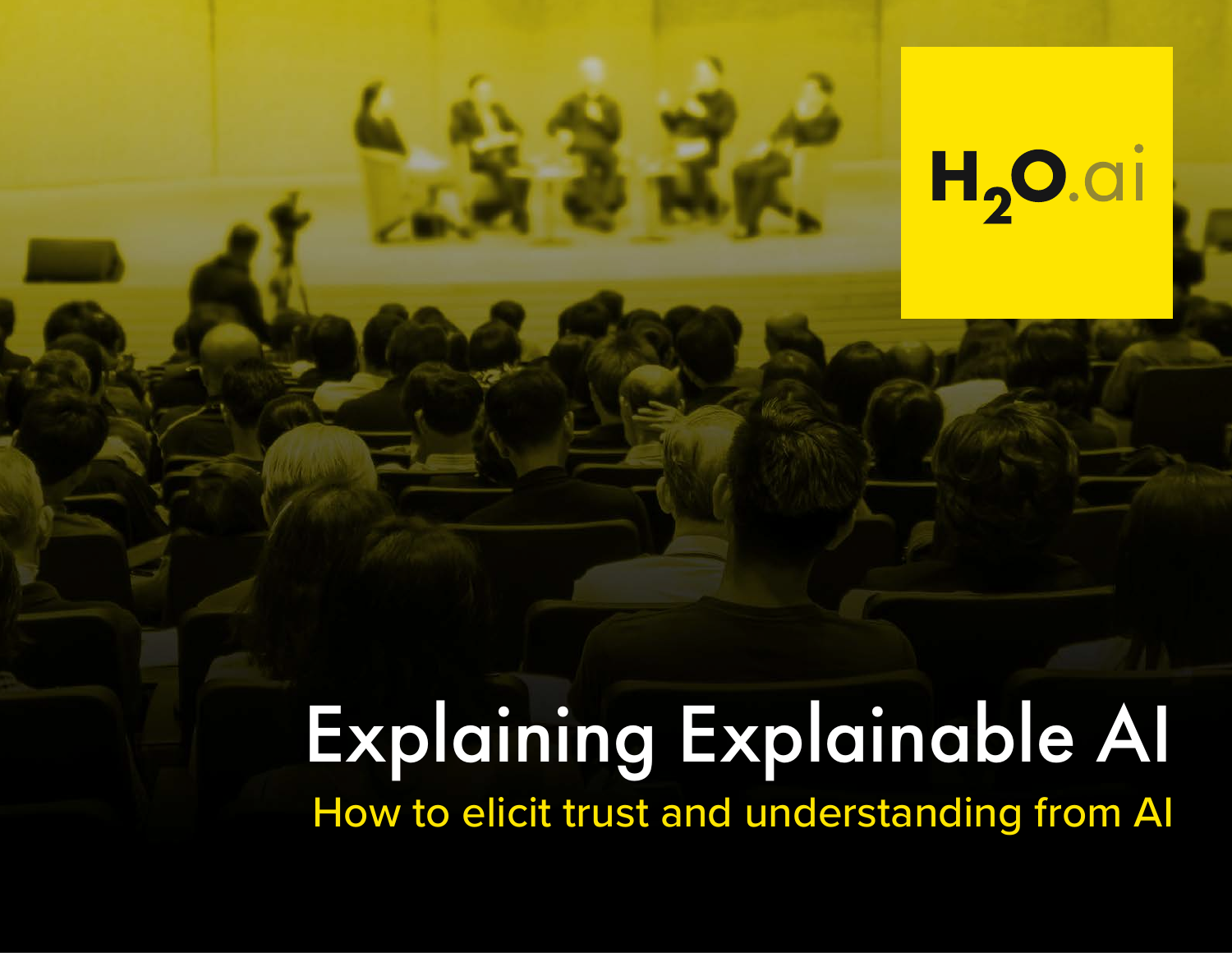### Can you trust and understand AI?

When considering AI, you may have potential questions or simply want to understand AI better. Trusting and understanding AI is key to a successful AI transformation.

This is especially pertinent in industries with stringent regulations, such as financial services, banking, and healthcare. After all, if the AI gets it wrong, people may be adversely affected.

In this eBook we'll define and explore "Explainable AI"—the concept and the platform, that you can use for more effective, and trustworthy, decisionmaking in your business.

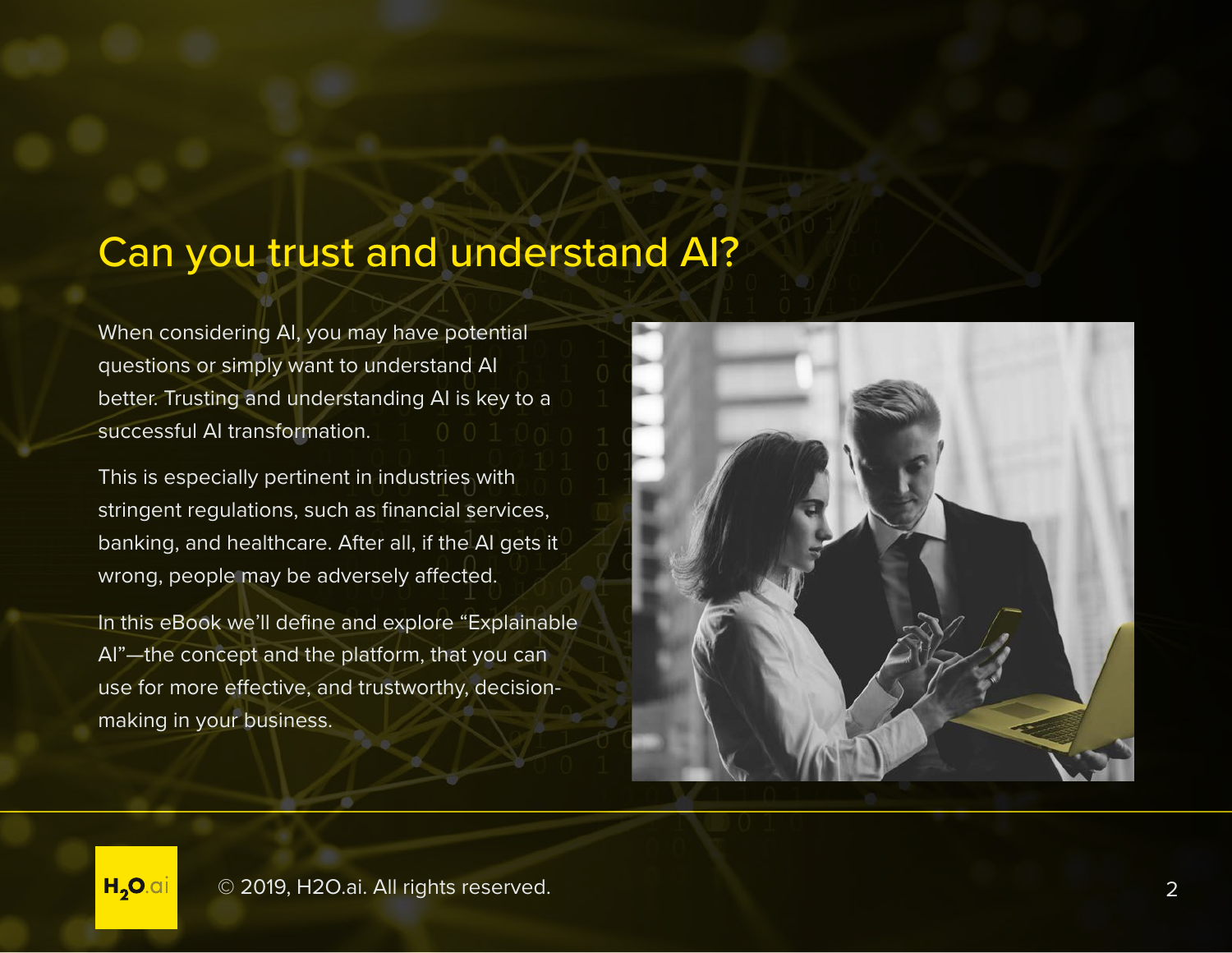### Regulatory compliance What is Explainable AI?

Regulated industries such as financial services, banking, and healthcare must adhere to stringent requirements. Regulations often require that you can both describe and document your processes in the case of an audit or an inquiry. An organization may need to explain how a customer's credit score was determined, why they might have been denied a loan, or prove why a specific healthcare treatment versus an alternative was decided upon.

Explainable AI is a relatively new field of AI that attempts to provide explanations and definitions for AI-made decisions. In other words, Explainable AI helps you "prove the work"—from calculation to decision-making—of an AI. With Explainable AI, you can see what goes into decision-making—and, ultimately, to trust and understand the AI.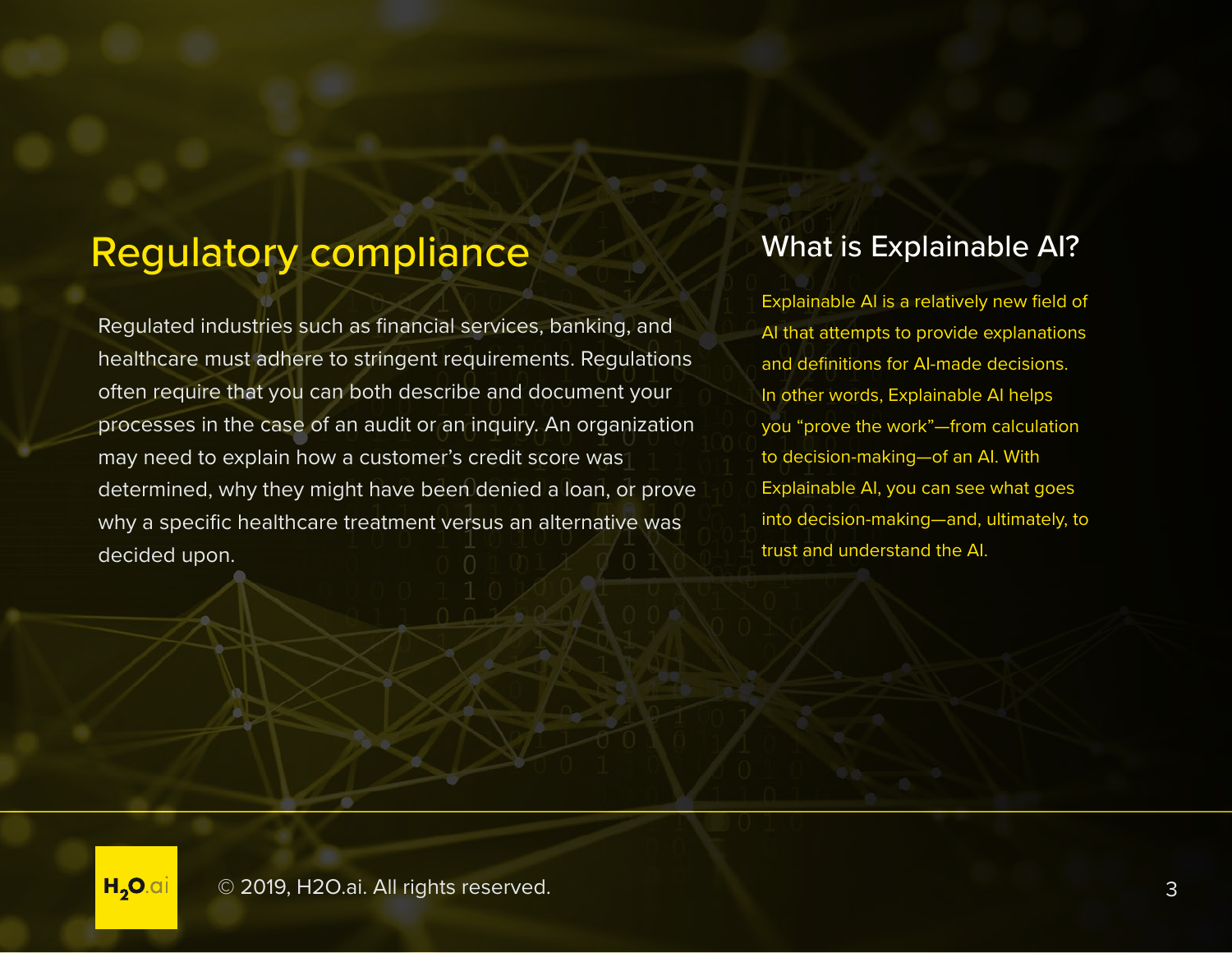### How to Explain Your AI Models

Whether you are a data scientist or a business decision maker it is important to uncover how you create trust and understanding of the AI. Some questions you may have:

- AI can make decisions, but can I trust, or more importantly, how do I understand those decisions and interpret them? You need to trust that the AI models are making the right choices because you are ultimately accountable for the decisions.
- $\blacksquare$  How do you "prove the work" of AI? You need to rationalize decisions for auditors and regulators—such as show steps to decision-making, show the transparency behind the models, or provide reason codes.

What you are really asking is "What is my AI thinking?"—or, even more basic, "Can I understand the AI?"

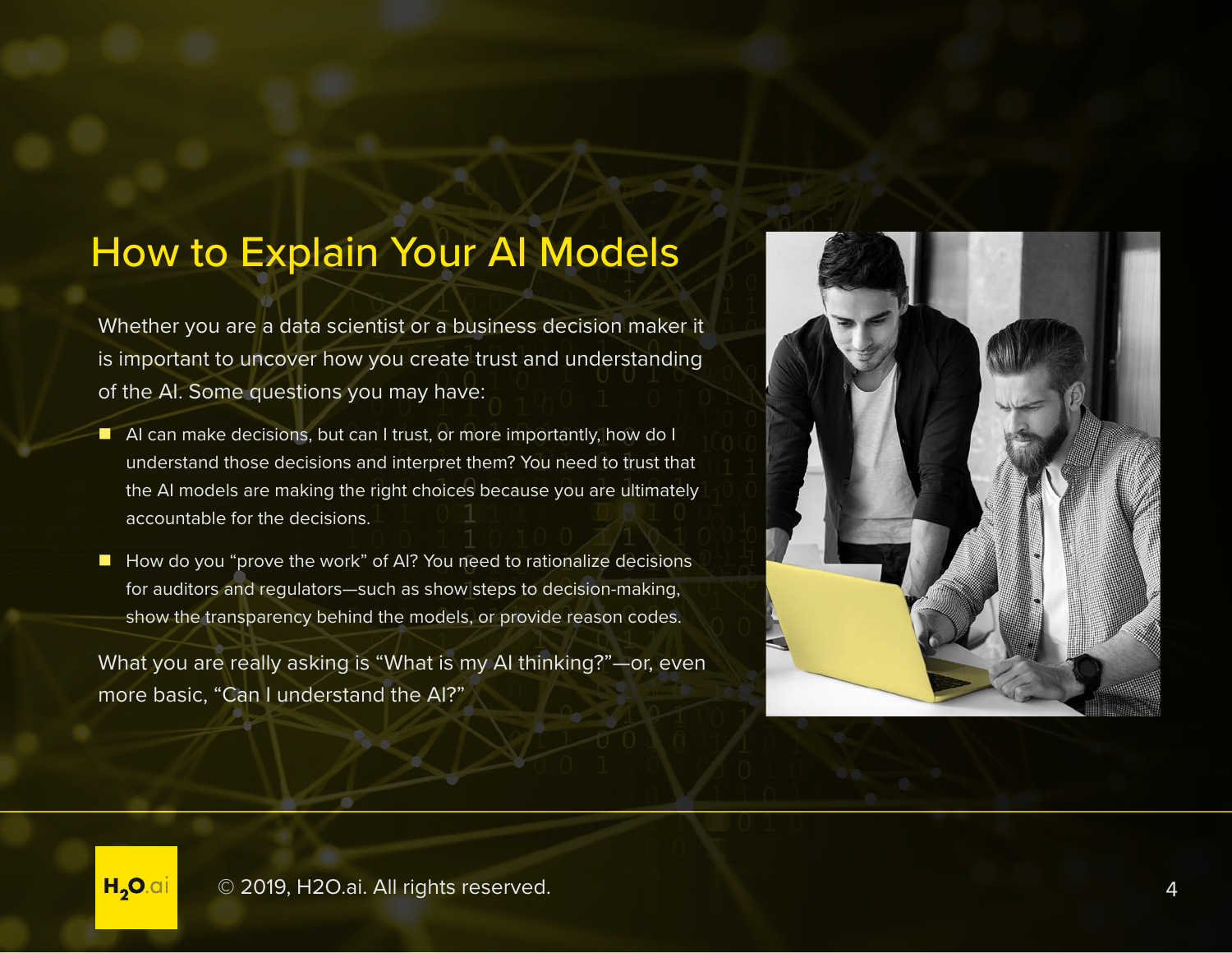### How H2O Driverless AI Automates Explainable AI for Your Business

H2O Driverless AI is an award-winning platform for automatic machine learning that empowers data science teams to scale by dramatically increasing the speed to develop highly accurate predictive models, and then using machine learning interpretability (MLI) to explain and understand the models. H2O Driverless AI provides robust interpretability of machine learning models to explain modeling results.

In the MLI view, H2O Driverless AI employs a host of different techniques and methodologies for interpreting and explaining the results of its models. Four charts are generated automatically including: K-LIME, Shapley, Variable Importance, Decision Tree, Partial Dependence, and Disparate Impact Analysis.

H2O Driverless AI and the machine learning interpretability capability is able to automatically generate the following powerful and transparent outputs:

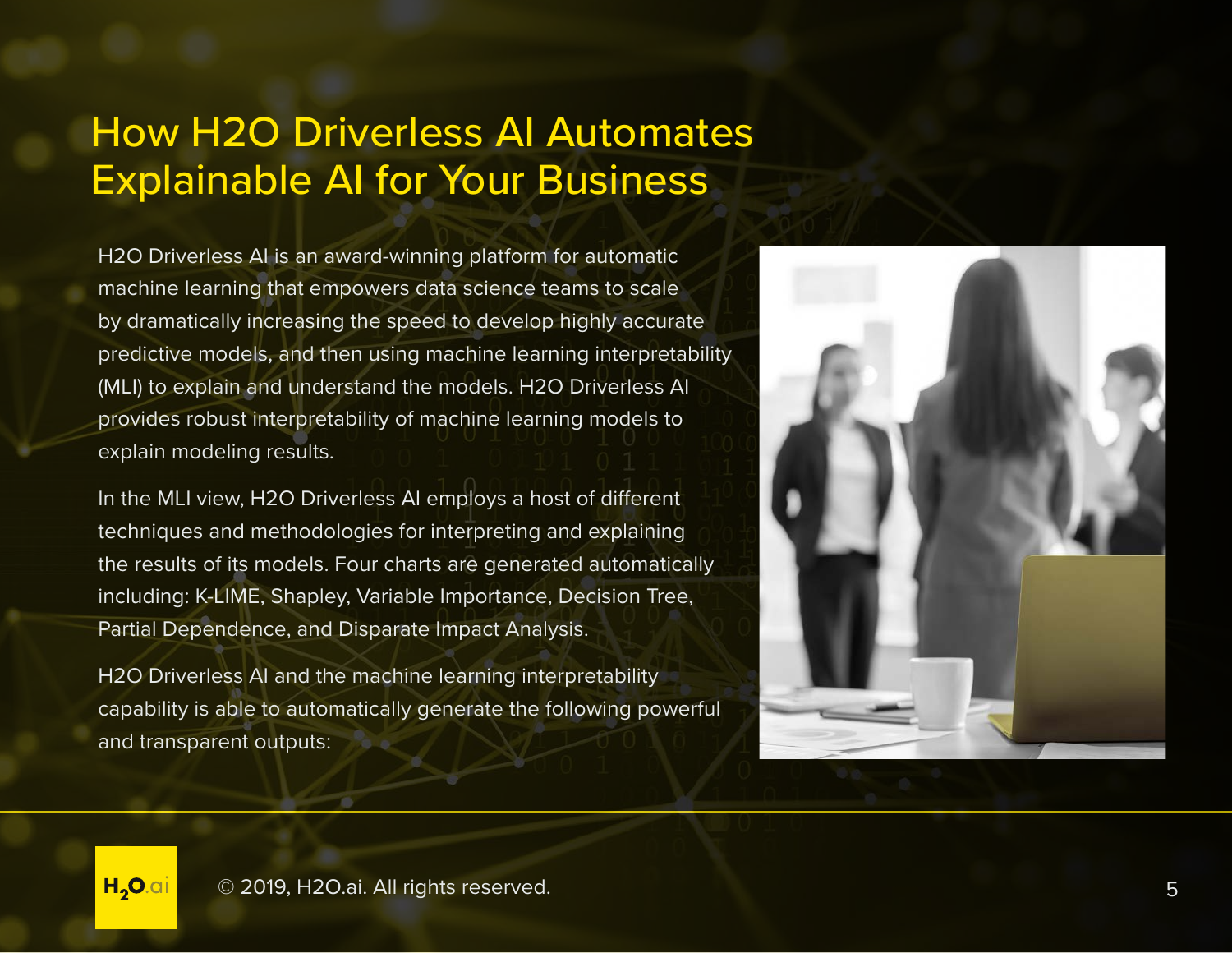**Reason Codes.** Reason codes are required for certain industries including financial services, when providing credit decisions, or for diagnostics in healthcare. Driverless AI can automatically generate these reason codes and show how the key variables influenced the model's prediction—at granular individual level. For example, when declining a new credit card for a specific consumer, the reason codes could show that a recently missed payment, short credit history, and low credit score were the critical factors in the decision.

**Assess Fairness.** How do your model predictions affect different groups of people? How can the model's predictions across sensitive demographic segments (such as ethnicity, gender, or disability status) be unbiased and fair? Unfairness can materialize in many ways and from many different sources. The process is complex. Disparate impact analysis in Driverless AI can help discuss and handle observational fairness, quickly.

**Perform Model Documentation.** Driverless AI produces model documentation automatically—a best practice, and a requirement in some industries. AutoDoc, a feature of Driverless AI, includes essential information about machine learning models, such as creation date, creator of the model, intended business purpose, description of the input data set, algorithms tested, model validation steps, and more.